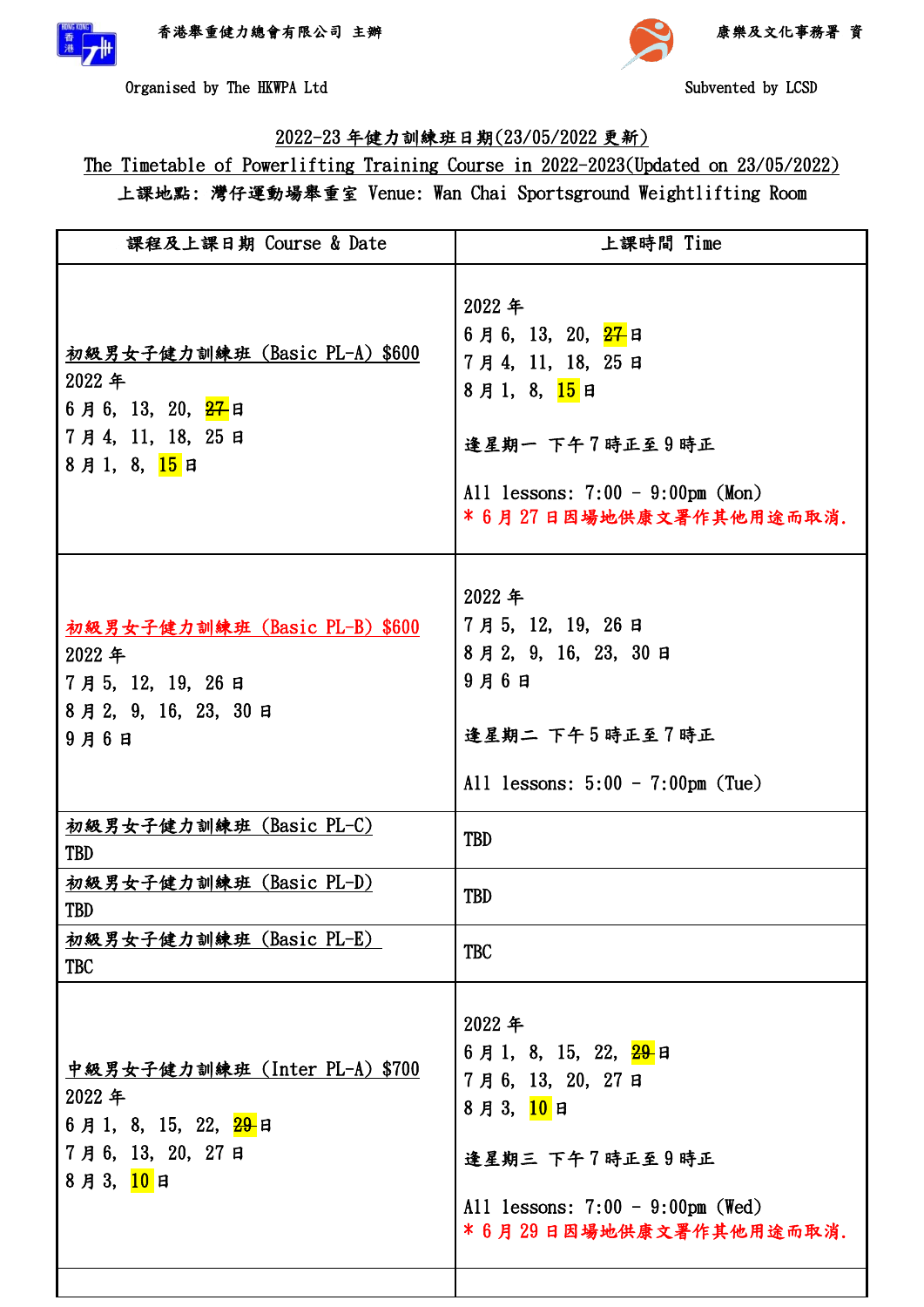|                               | 2022年                               |
|-------------------------------|-------------------------------------|
| 中級男女子健力訓練班 (Inter PL-B) \$700 | 7月9,16,23,30日                       |
| 2022年                         | 8月6, 20, 27日                        |
| 7月9,16,23,30日                 | 9月3, 10, 17日                        |
| 8月6, 20, 27日                  |                                     |
| 9月3, 10, 17日                  | 逢星期六 下午7時正至9時正                      |
|                               | All lessons: $7:00 - 9:00$ pm (Sat) |
| 中級男女子健力訓練班 (Inter PL-C)       | <b>TBC</b>                          |
| <b>TBC</b>                    |                                     |
| 中級男女子健力訓練班 (Inter PL-D)       | <b>TBC</b>                          |
| <b>TBC</b>                    |                                     |
| 中級男女子健力訓練班 (Inter PL-E)       | <b>TBC</b>                          |
| <b>TBC</b>                    |                                     |
| 高級男女子健力訓練班 (Advanced PL-A)    | <b>TBC</b>                          |
| <b>TBC</b>                    |                                     |
| 高級男女子健力訓練班 (Advanced PL-B)    | <b>TBC</b>                          |
| <b>TBC</b>                    |                                     |
| 高級男女子健力訓練班 (Advanced PL-C)    | <b>TBC</b>                          |
| <b>TBC</b>                    |                                     |
| 高級男女子健力訓練班 (Advanced PL-D)    | <b>TBC</b>                          |
| <b>TBC</b>                    |                                     |
| 高級男女子健力訓練班 (Advanced PL-E)    | <b>TBC</b>                          |
| <b>TBC</b>                    |                                     |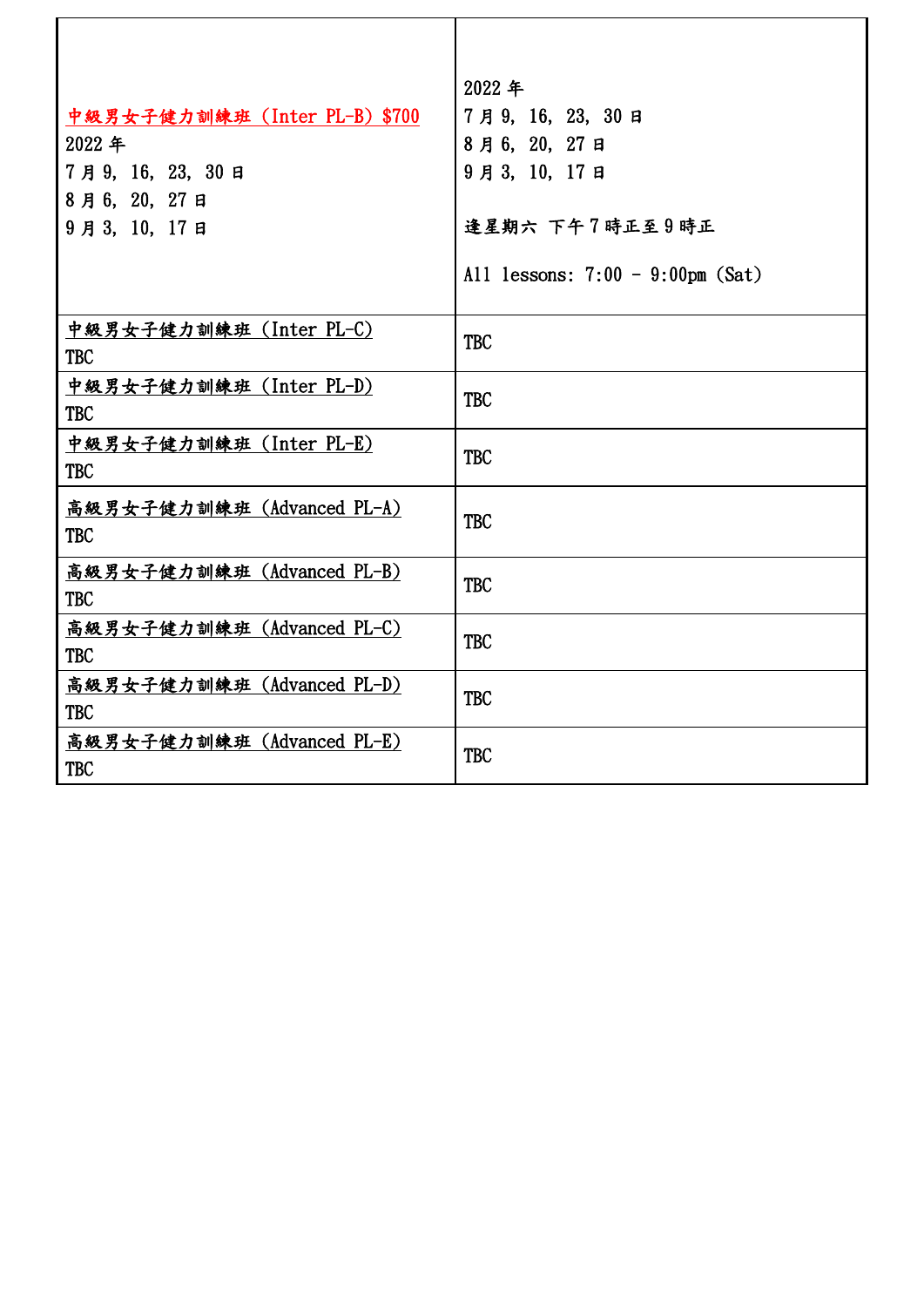



## 2022-23 年舉重訓練班日期(23/05/2022 更新)

The Timetable of Weightlifting Training Course in 2022-23 (Updated on 23/05/2022) 上課地點: 灣仔運動場舉重室 Venue: Wan Chai Sportsground Weightlifting Room

| 課程及上課日期 Course & Date                                                                                        | 上課時間 Time                                                                                                                                                       |
|--------------------------------------------------------------------------------------------------------------|-----------------------------------------------------------------------------------------------------------------------------------------------------------------|
| 初級男女子舉重訓練班 (Basic WL-A) \$600<br>2022年<br>6月4, 11, 18, 25日<br>7月 <mark>2</mark> , 9, 16, 23, 30日<br>8月6, 20日 | 2022年<br>6月4, 11, 18, 25日<br>7月 <mark>2</mark> , 9, 16, 23, 30日<br>8月6, 20日<br>逢星期六 下午1時正至3時正<br>All lessons: $1:00 - 3:00$ pm $(Sat)$<br>*7月2日因場地供康文署作其他用途而取消. |
| 初級男女子舉重訓練班(Basic WL-B)<br><b>TBC</b>                                                                         | <b>TBC</b>                                                                                                                                                      |
| 初級男女子舉重訓練班 (Basic WL-C)<br><b>TBC</b>                                                                        | <b>TBC</b>                                                                                                                                                      |
| 初級男女子舉重訓練班 (Basic WL-D)<br><b>TBC</b>                                                                        | <b>TBC</b>                                                                                                                                                      |
| 中級男女子舉重訓練班 (Inter WL-A) \$700<br>2022年<br>6月10, 17, 24日<br>7月8, 15, 22, 29日                                  | 2022年<br>6月10, 17, 24日<br>7月8, 15, 22, 29日<br>逢星期五 下午六時正至九時正<br>All lessons: $6:00 - 9:00$ pm (Fri)                                                             |
| <u>中級男女子舉重訓練班(Inter WL-B)</u><br><b>TBC</b>                                                                  | <b>TBC</b>                                                                                                                                                      |
| 高級男女子舉重訓練班 (Inter WL-C)<br><b>TBC</b>                                                                        | <b>TBC</b>                                                                                                                                                      |
| 高級男女子舉重訓練班 (Advanced WL-A)<br><b>TBC</b>                                                                     | <b>TBC</b>                                                                                                                                                      |